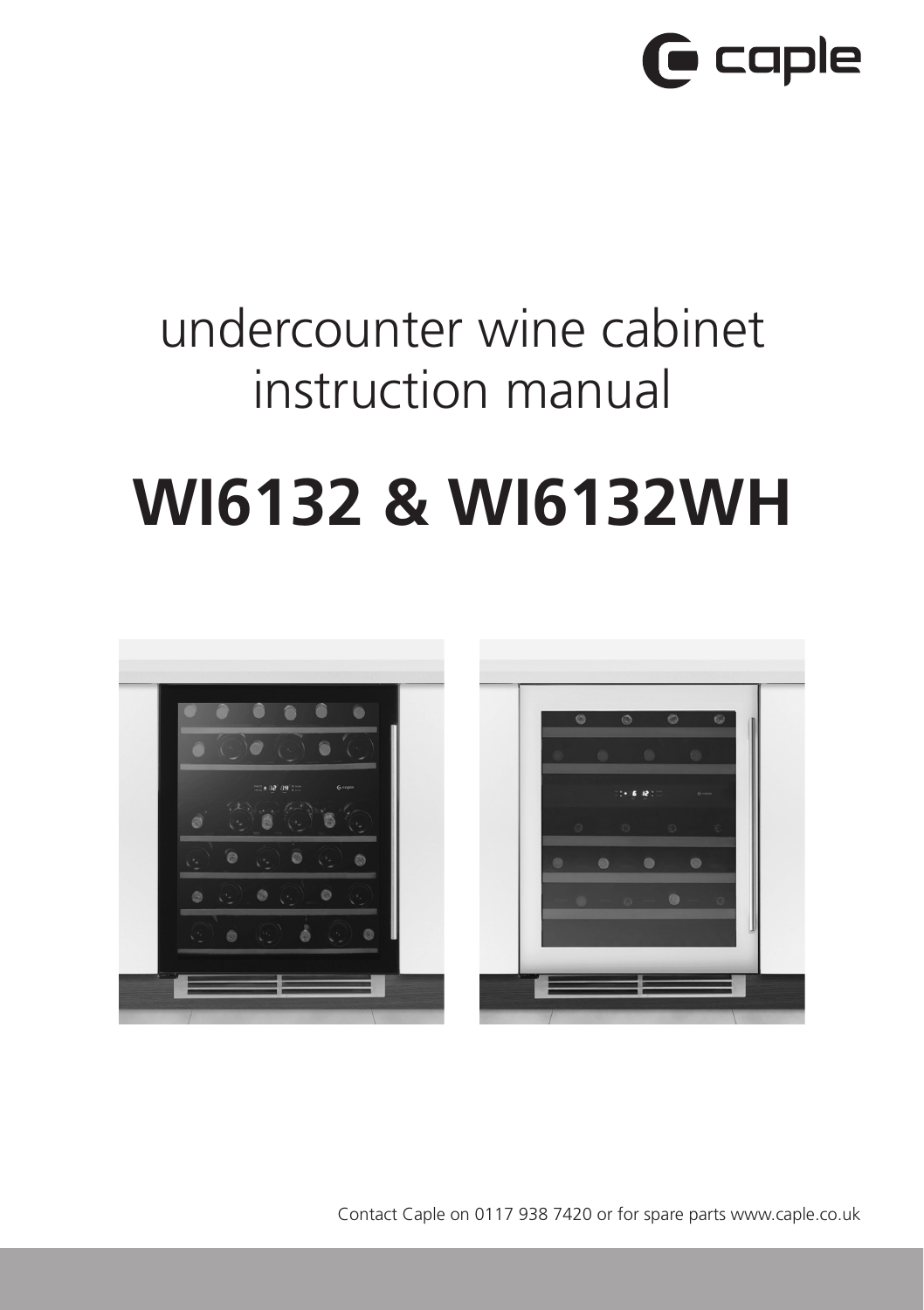# $\mathbf \Theta$  caple

# **CONTENTS**

| Important safety instructions         | $\overline{2}$ |
|---------------------------------------|----------------|
| Installation instructions             | 8              |
| Before using your wine cabinet        | 8              |
| Operating and setting the temperature | 10             |
| <b>Control Panel</b>                  | 10             |
| Using the shelves                     | 12             |
| How to change the door opening        | 13             |
| Installing the bar handle             | 14             |
| Installing the decorative frame       | 14             |
| Fitting a kitchen plinth              | 15             |
| <b>Installation dimensions</b>        | 16             |
| Fixing the top fixing bracket         | 17             |
| Using the foot sliders                | 18             |
| Care and maintenance                  | 19             |
| Troubleshooting guide                 | 21             |
| Defrosting/condensation               | 22             |
| The humidity system                   | 22             |
| Recommended storage temperatures      | 22             |
| Recommended drinking temperatures     | 22             |
| <b>Technical Data</b>                 | 23             |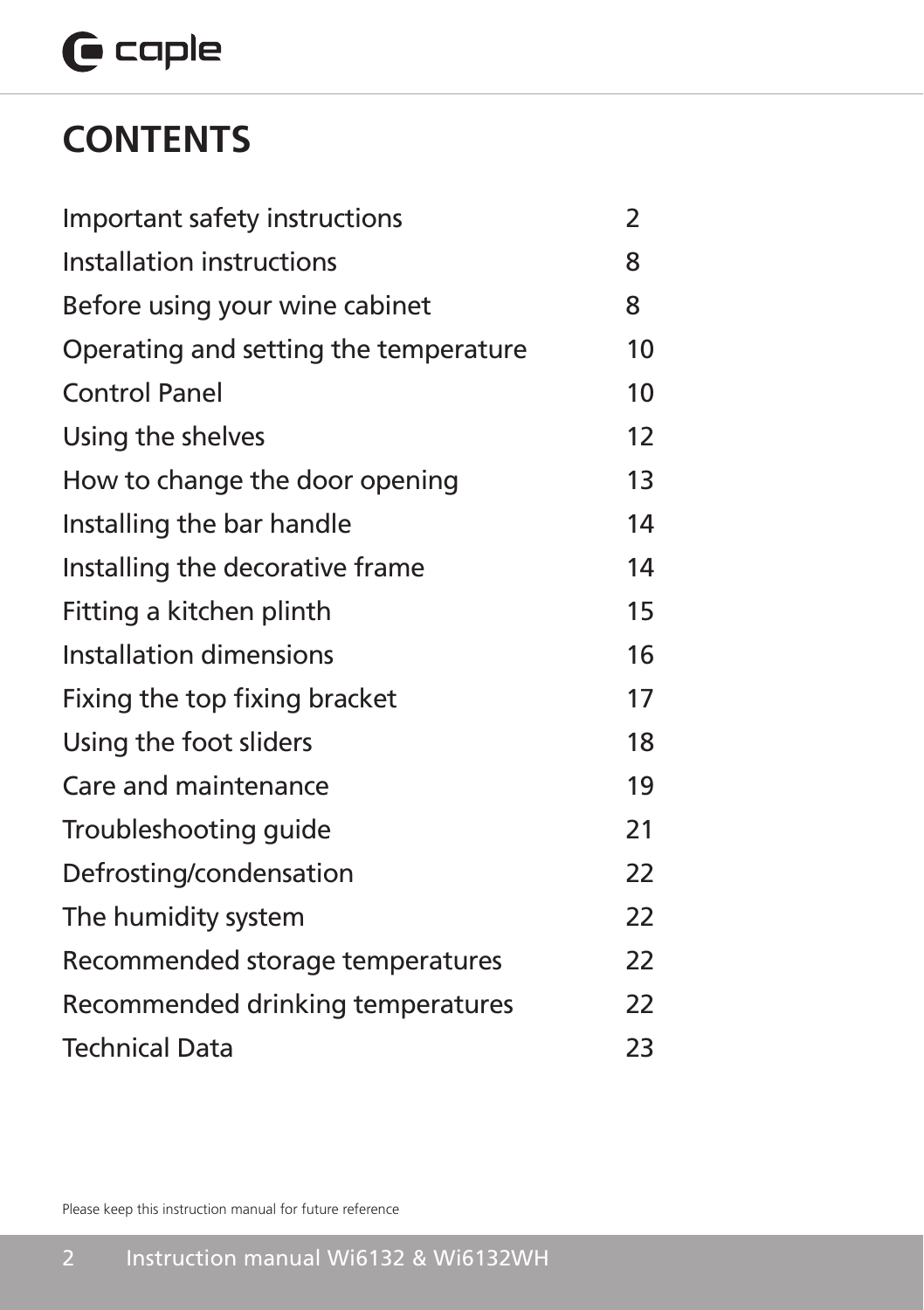# **INTRODUCTION**

Thank you for buying your new Caple Wine Cabinet.

To ensure that you get the best results from your new purchase, we strongly suggest that you read this instruction manual thoroughly before use. This manual contains installation advice, usage instructions and other important facts about your Caple Wine Cabinet. If treated with care your Caple Wine Cabinet will give you many years of trouble free use.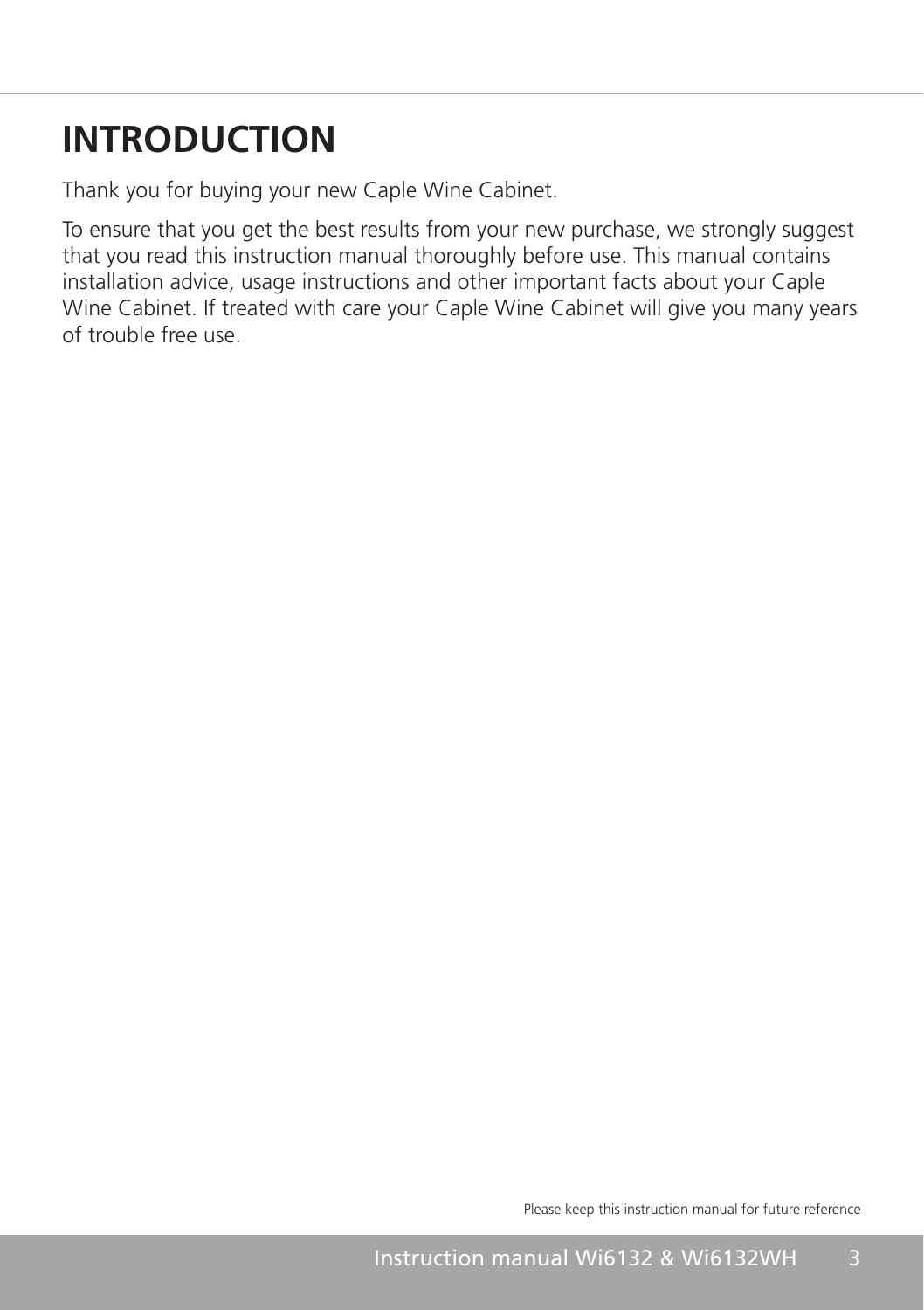# **G** caple

# **WARNINGS**

- To prevent damaging the door gasket, make sure the door is fully open when pulling shelves out of the rail compartment.
- The appliance must be positioned so that the plug is accessible. Release the electric cord and move your cabinet to its final location. Do not move your cabinet while loaded with wine as you may distort the body.
- The wine cabinet should be installed in a suitable place in order to avoid touching the compressor.
- After unpacking, make sure that the appliance is in perfect order. If you have any doubt, do not use it and contact your retailer.
- If the supply cord is damaged, it must be replaced by a Caple service agent or a similarly qualified person in order to avoid a hazard.
- This product is not designed for commercial use, it is a household appliance only.

It is not intended to be used in:

- Staff kitchen areas in shops, offices and other working environments
- Bed and breakfast type environments
- By clients in hotels, motels and any other residential type environments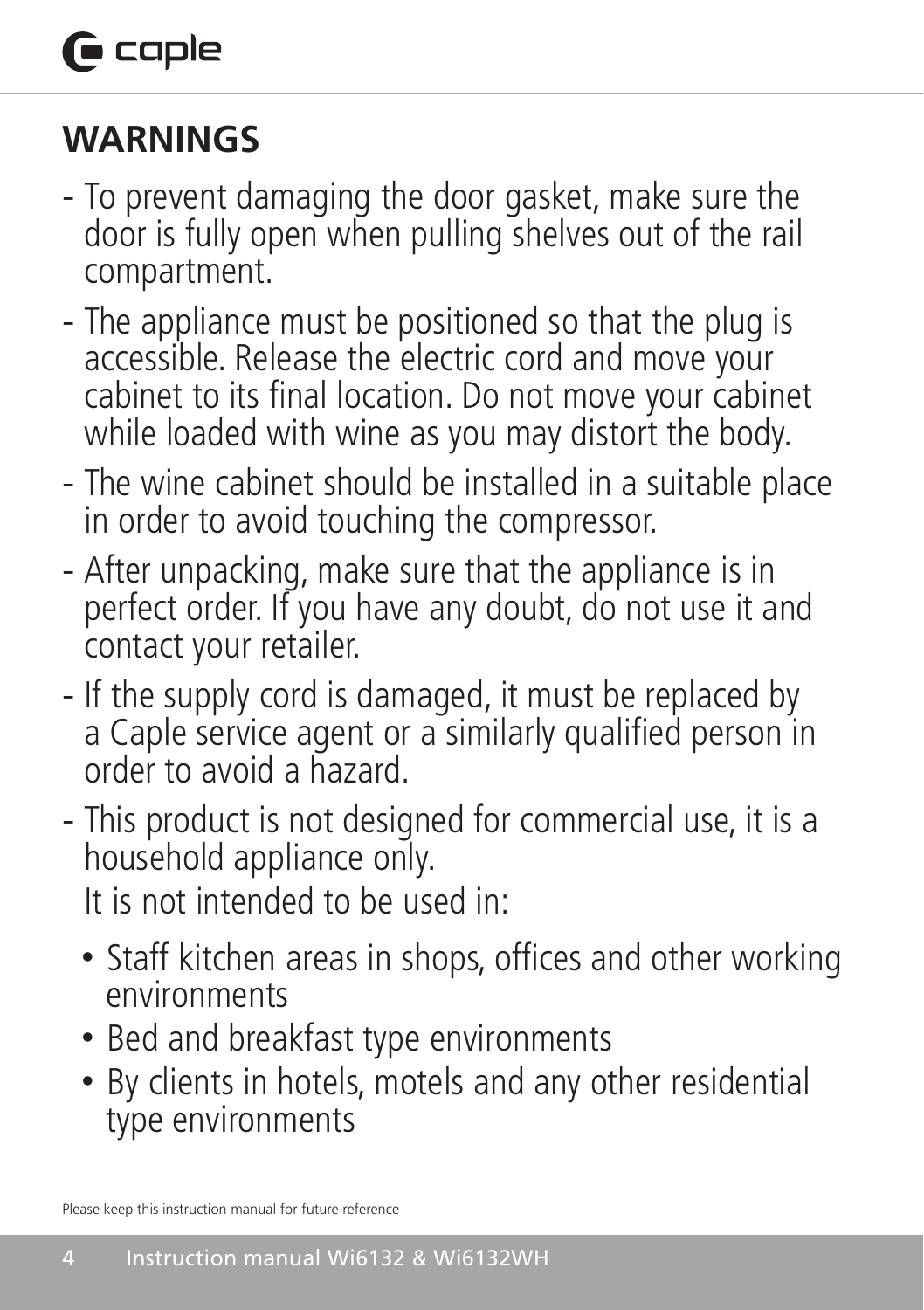- This appliance is intended to be used exclusively for the storage of wine.

# **IMPORTANT**

Caple cannot be held liable for any non compliance with these instructions.

# **ELECTRICAL SHOCK HAZARD**

To reduce the risk of fire, electrical shock, or injury when using your appliance, follow these basic precautions:

- Read all instructions before using the wine cabinet.
- DANGER or WARNING: Risk of child entrapment.
- Before you throw away your old wine cabinet: Take off the door, leaving the shelves in place so that children cannot easily climb inside.
- Never allow children to operate, play with, or crawl inside the appliance.
- Never clean appliance parts with flammable fluids. The fumes can create a fire hazard or explosion.
- Do not store or use gasoline or any other flammable vapours and liquids in the vicinity of this or any other appliance. The fumes can create a fire hazard or explosion.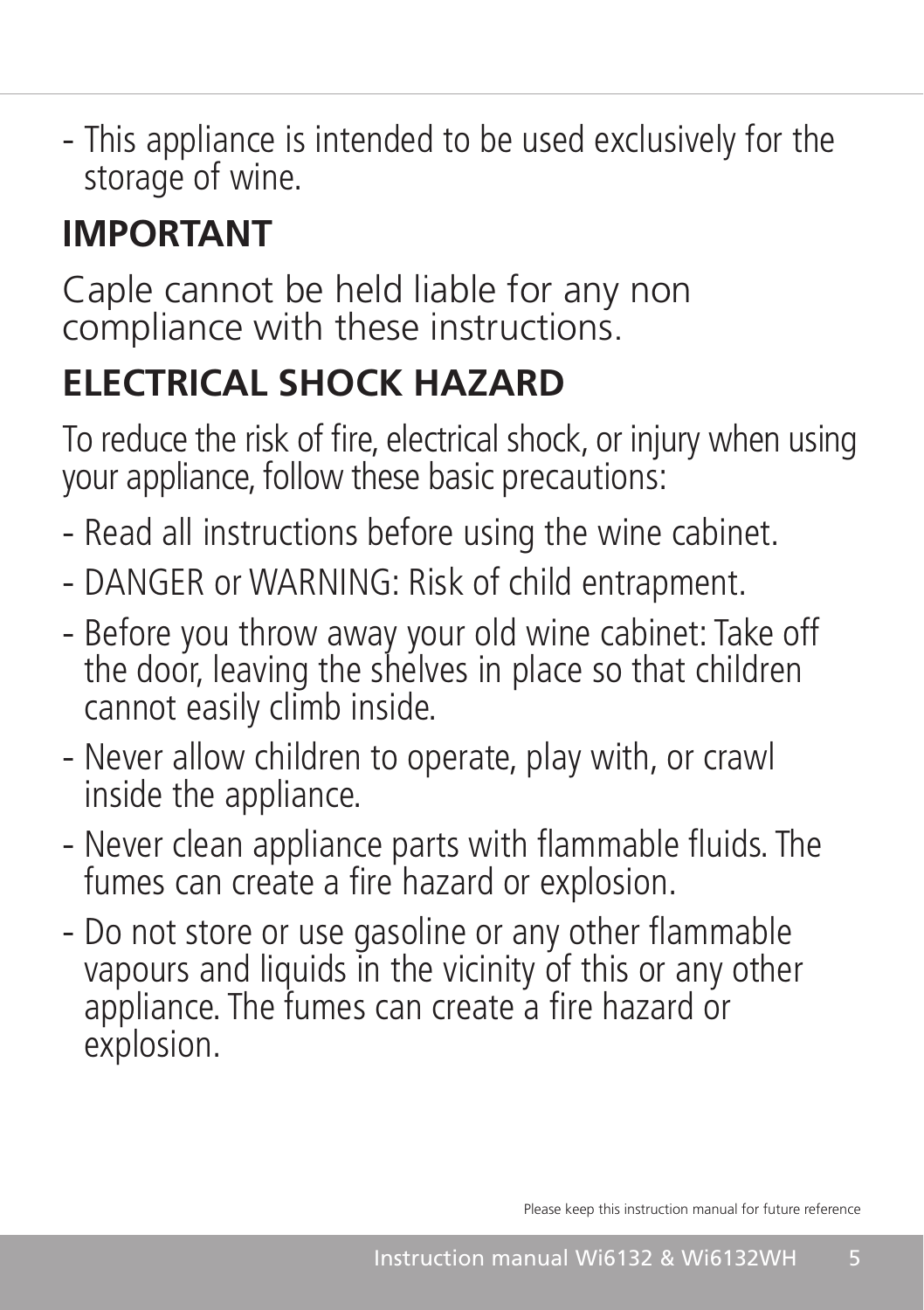# **G** caple

- The refrigerant of this appliance is R600a, flammable and explosive articles should not be put in or near the cabinet, to avoid the risk of fire or explosion.
- This appliance can be used by children aged from 8 years and above and persons with reduced physical, sensory or mental capabilities or lack of experience and knowledge if they have been given supervision or instruction concerning use of the appliance in a safe way and understand the hazards involved. Children shall not play with the appliance.
- Cleaning and user maintenance shall not be made by children without supervision.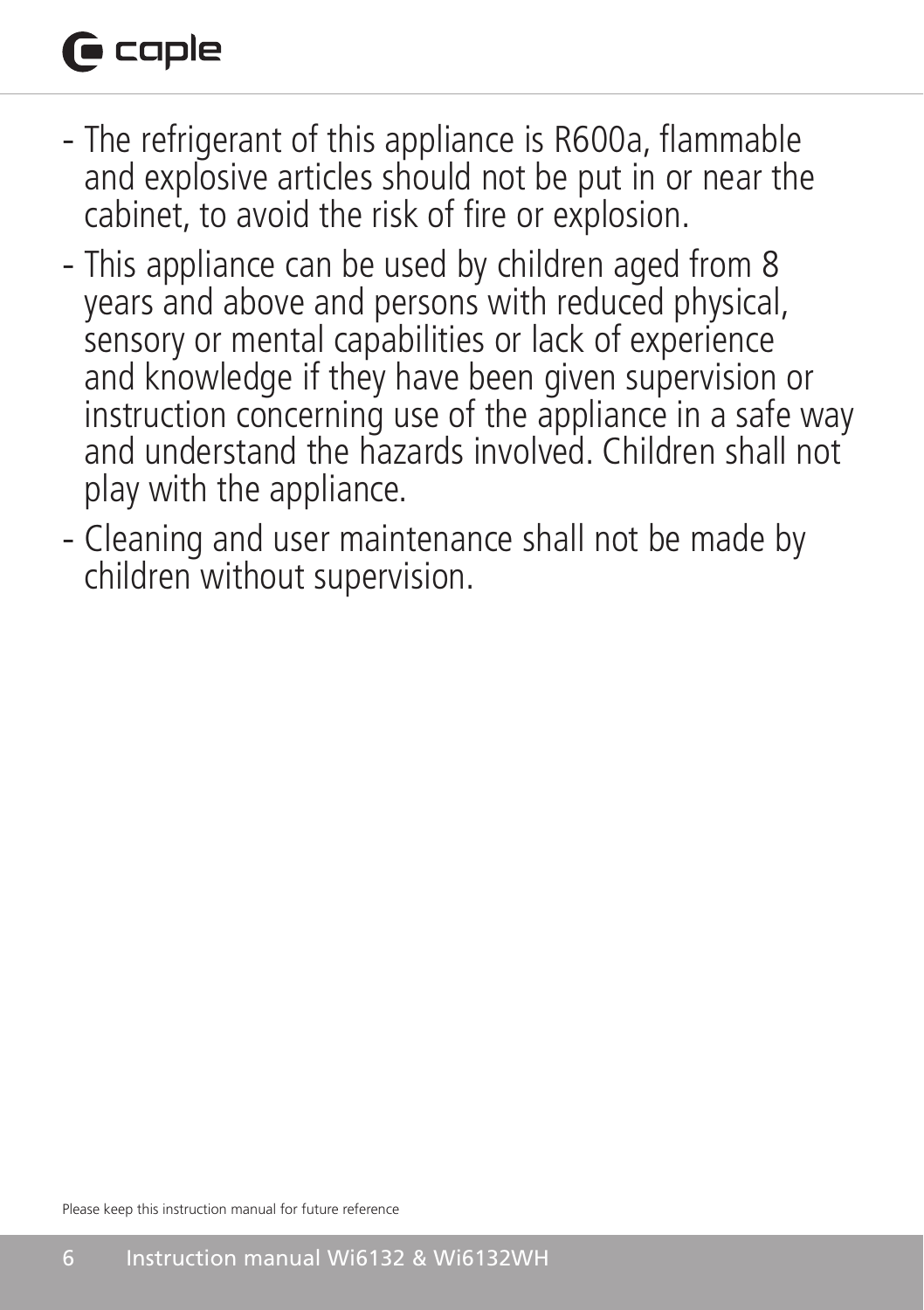# **ENVIRONMENTAL PROTECTION**



Waste electrical products should not be disposed of with household waste. Please recycle where facilities exist. Check with your Local Authority or retailer for recycling advice. This appliance is marked according to the European directive 2002/96/EC on Waste Electrical and Electronic Equipment (WEEE).

By ensuring this product is disposed of correctly, you will help prevent potential negative consequences for the environment and human health, which could otherwise be caused by inappropriate waste handling of this product. The symbol on the product indicates that this product may not be treated as household waste. Instead it shall be handed over to the applicable collection point for the recycling of electrical and electronic equipment. Disposal must be carried out in accordance with local environmental regulations for waste disposal.

For more detailed information about treatment, recovery and recycling of this product, please contact your local council, your household waste disposal service or the retailer where you purchased the product

# **CE DECLARATIONS OF CONFORMITY**

This appliance has been manufactured to the strictest standards and complies with all applicable legislation, Low Voltage Directive (LVD) and Electromagnetic Compatibility (EMC).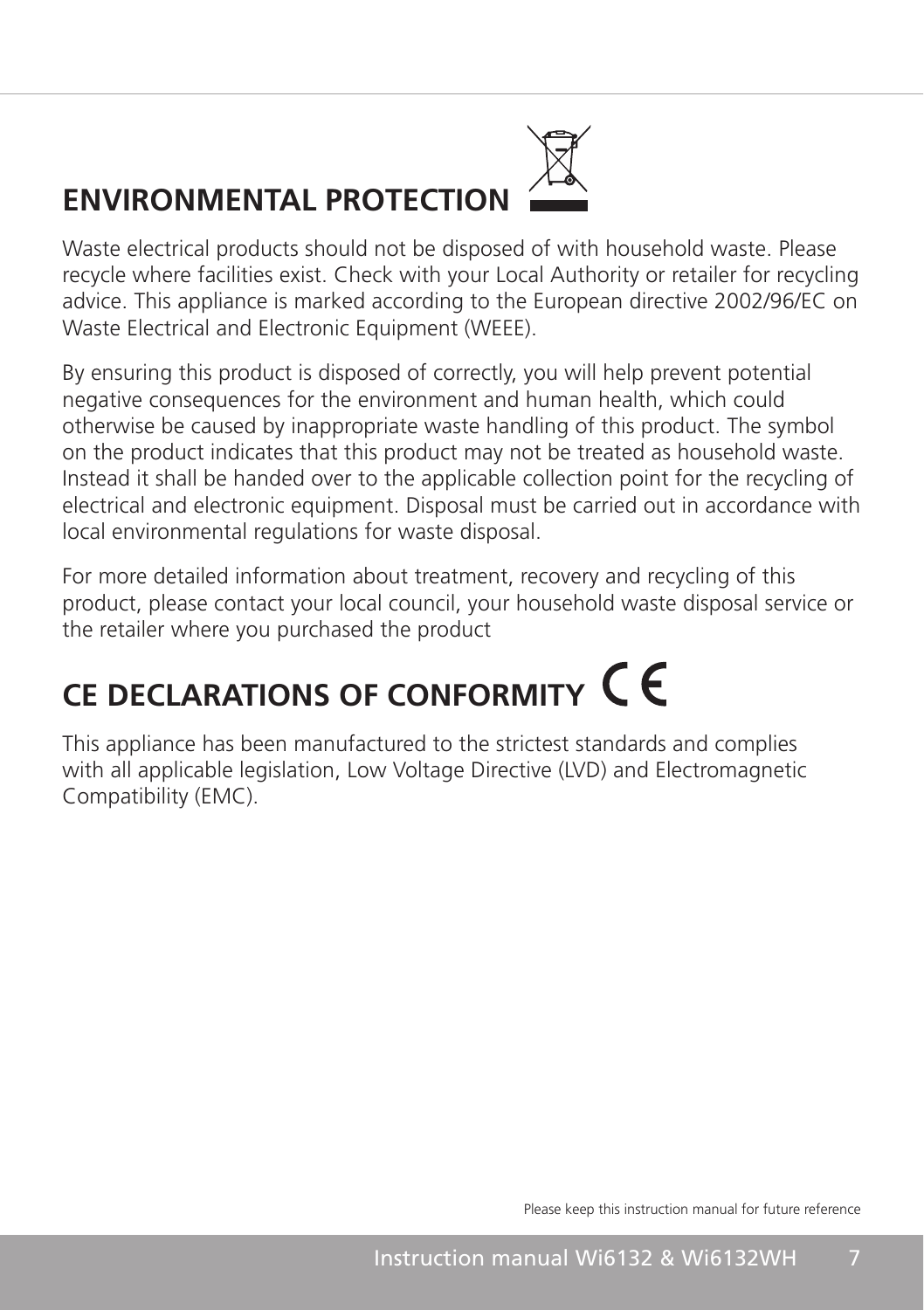## **INSTALLATION**

### **Before using your wine cabinet**

- Remove the exterior and interior packing.
- **IMPORTANT**: Before connecting the wine cabinet to the power source, let it stand upright for at least 12 hours. This will reduce the possibility of a malfunction in the cooling system from handling during transportation.
- Clean the interior surface with lukewarm water using a soft cloth. Before installation, turn the unit off and unplug it from the outlet.

### **NOTE**

To protect the appliance in transit and delivery the door is packed tightly against the cabinet. When first installed this can mean the door seal appears thinner on one side of the door due to compression, this is normal and once out of the box it will relax over a short period of time and the door will return to the normal position. If you wish to speed up the process you can gently warm the seal with a hair dryer on a low temperature setting. This can help relax the seal helping it return to normal thickness a little faster.

## **INSTALLATION OF YOUR WINE CABINET**

- Place your wine cabinet on a floor that is strong enough to support it when it is fully loaded.
- To level your wine cabinet, adjust the front levelling leg at the bottom of the cabinet.
- Ensure it is perfectly level, as this will minimise any vibrations.
- This appliance uses flammable refrigerant. Never damage the cooling pipework during transportation.
- Locate the wine cooler away from direct sunlight and sources of heat (ovens, hobs, heaters, radiators, etc.). Never clean appliance parts with flammable fluids. The fumes can create a fire hazard or explosion. When disposing your appliance, please choose an authorized disposal site.
- Avoid locating the unit in moist areas.
- It is fitted with a power cord having an earth wire terminating in a 13amp plug.
- Ensure the product is correctly ventilated (see page 15).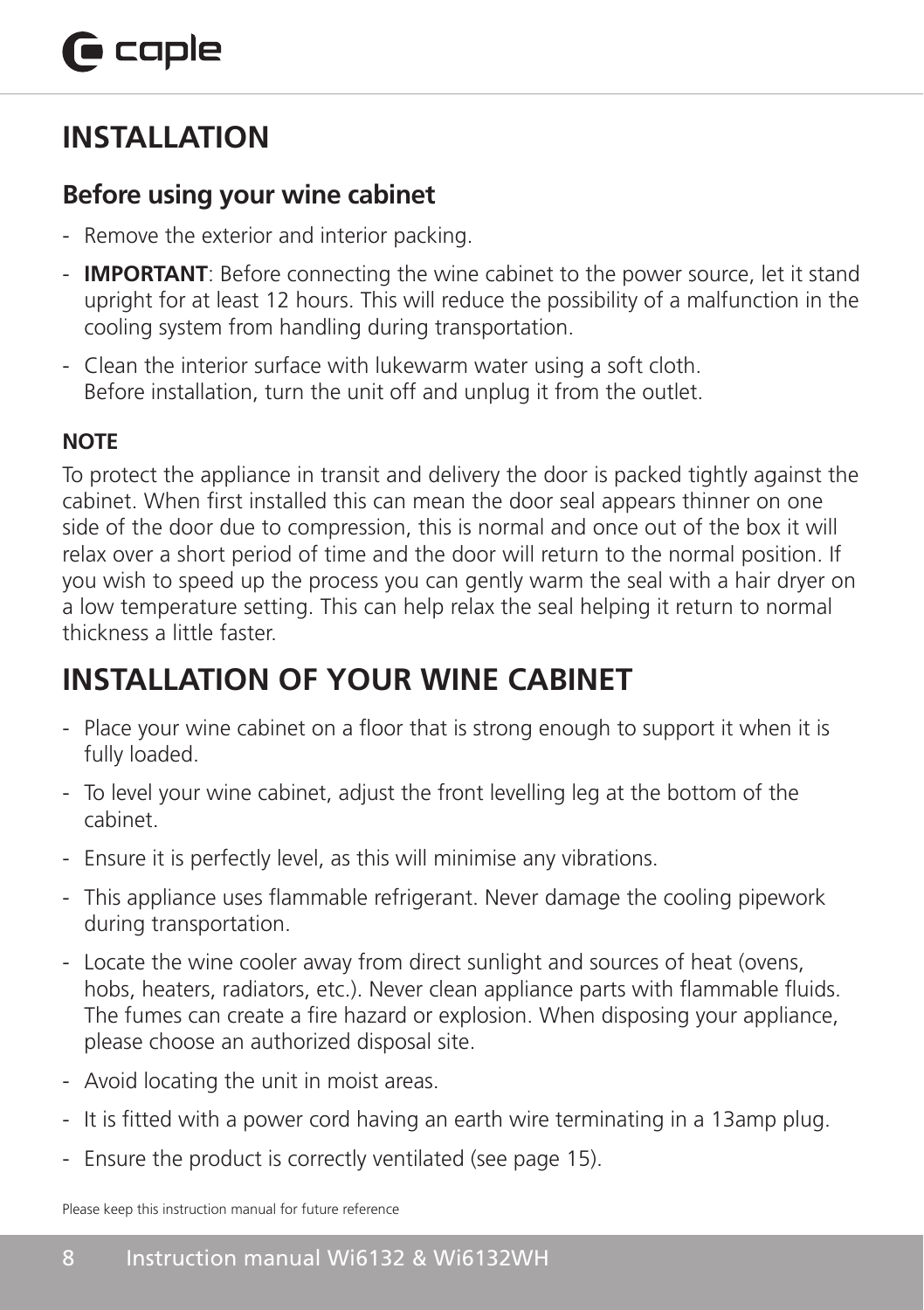- Consult a qualified electrician or service engineer if the earthing instructions are not completely understood.
- Plug the wine cabinet into an exclusive, properly installed-grounded wall outlet. Do not under any circumstances cut or remove the third (ground) pin from the plug. Any questions concerning power and/or grounding should be directed toward a certified electrician or Caple service.

### **WARNING: INCORRECT EARTHING CAN RESULT IN THE RISK OF ELECTRIC SHOCK**

### **Attention!**

- Store wine in sealed bottles
- Do not overload the cabinet
- Do not open the door unless necessary
- Do not cover shelves with aluminium foil or any other shelf material which may prevent air circulation
- Should the wine cabinet be stored without use for long periods it is suggested, after careful cleaning, to leave the door ajar to allow air to circulate inside the cabinet in order to avoid possible formations of condensation, mould or odours.
- Keep ventilation openings, in the appliance enclosure or in the built-in structure, clear of obstruction;
- Do not use mechanical devices or other means to accelerate the defrosting process, other than those recommended by the manufacturer;
- Do not damage the refrigerant circuit;
- Do not use electrical appliances inside the storage compartments of the appliance, unless they are the type recommended by the manufacturer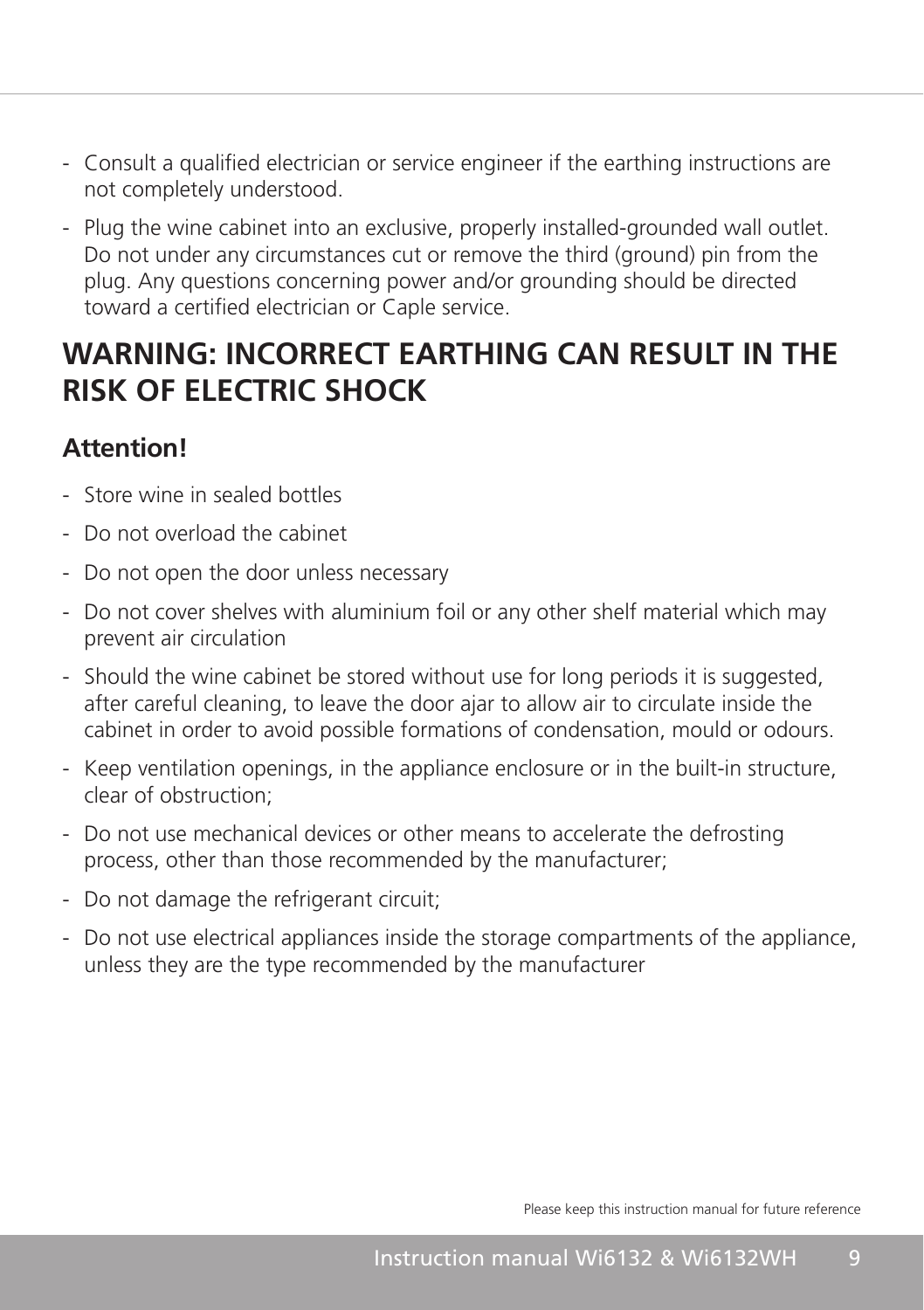## **OPERATING YOUR WINE CABINET**

Please use the cabinet within ambient temperatures between 16-32ºC, if the ambient temperature is higher or lower than this, it will cause the temperature to fluctuate in the cabinet, possibly preventing it from reaching 5-18ºC.

## **SETTING THE TEMPERATURE**

To set the temperature, connect the power cord to a properly grounded outlet. In the event of a power interruption, the previous temperature setting is automatically erased and it will default to a preset temperature setting of:

Lower compartment -12°C Upper compartment - 6°C

Set the desired cooling temperature by pressing the buttons adjacent to the  $\Delta$  /  $\nabla$ indicators. Each press of the buttons will scroll through the available temperature settings in increments of 1°C.

The temperature setting can be adjusted from 5°C to 10°C on the upper compartment, and 10°C - 18°C on the lower compartment.

To view the actual temperature at anytime press and hold the temperature adjustment button (up or down) for approximately 5 seconds, the actual temperature will temporarily flash in the LED display for 5 Seconds. After this it will revert back to the set temperature.

 $F$ lashing LED = Cabinet temperature Steady LED = Set temperature

### **NOTE**

If the unit is unplugged, power lost or turned off, you must wait 3 to 5 minutes before restarting the unit. If you attempt to restart before this time delay, the wine cabinet will not start.

When you use the wine cabinet for the first time or you restart the cabinet after having been shut off for a long time, there could be a few degrees variance between the temperature you select and the one indicated on the LED readout. This is normal and it is due to the length of the activation time. Once the wine cabinet has been running for a few hours everything will be back to normal.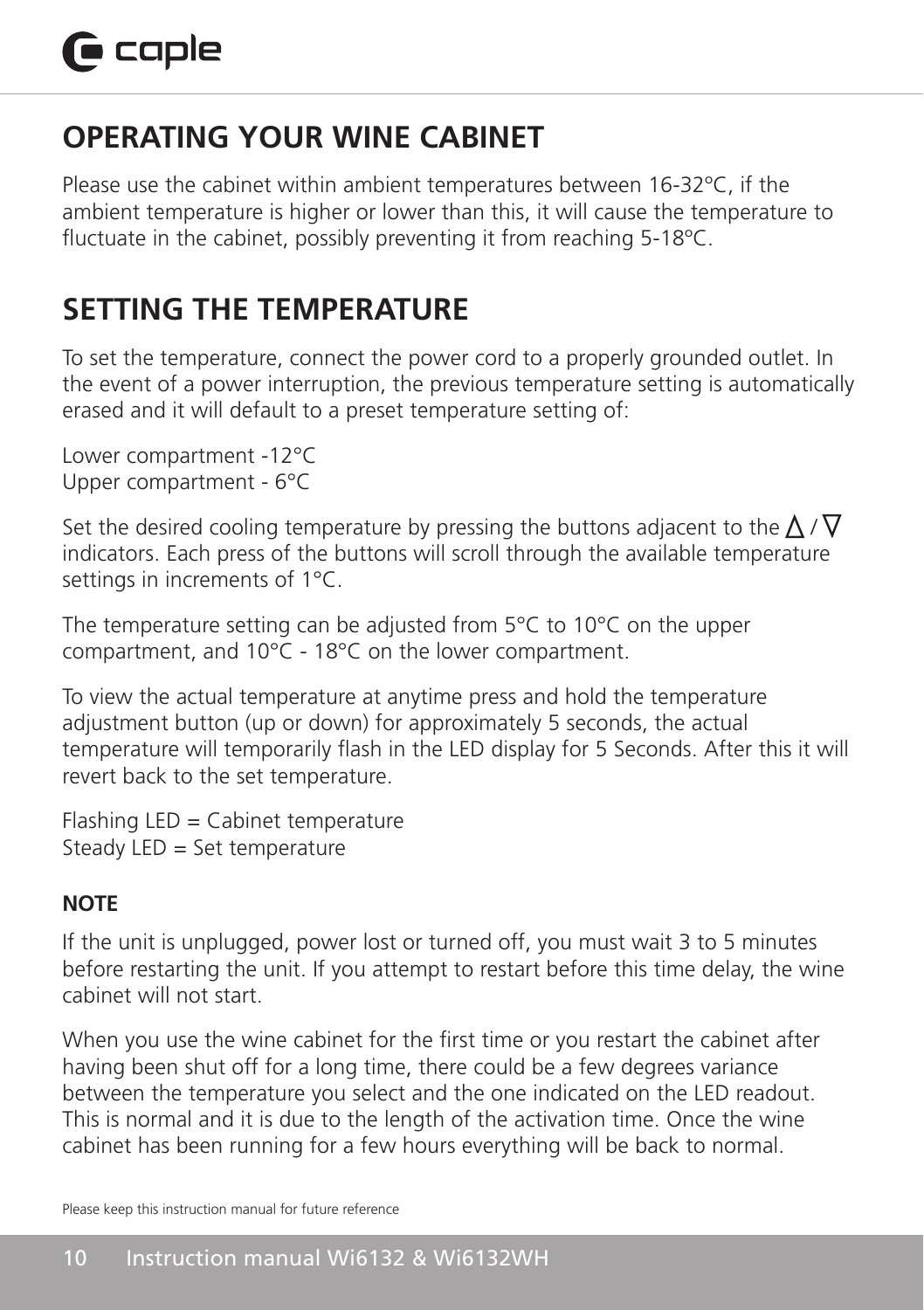### **CONTROL PANEL**



Indicator light illuminates to signify the cooling mode is currently in operation • **" "**

### **Button** light indicator light in operation in our cooling mode is continued in operation.

**CONTROL PANEL Control panel** 

Used to raise the temperature in 1ºC increments.

Switches the interior light ON/OFF SWITCHES THE

### **Button** • **" "Button**

To switch the appliance ON/OFF **Indicator is currently in operation**. (press and hold this buttons for approximately 3 seconds)

#### **A** Button  $\bigtriangleup$  -Button indicator light indicator  $\bigtriangleup$  $\Lambda$  Dutton

 $\overline{\Delta}$  batton  $\overline{\Delta}$  betometature in the upper compartment: The temperature setting can be adjusted from 5ºC to 10ºC. When pressing this button, the system will be adjusted from 5 C to To C. When pressing this button, the system will<br>enter the set up mode for the upper compartment automatically. The LED will enter the set up mode for the upper compartment<br>flashing and display the set temperature. flashing and display the set temperature.

nashing and display the set temperature.<br>Press the button once and the temperature will decrease by 1 degree. When riess are saffer once and the temperature will decrease by a degree. Where the approximate on approximate that can be established, it will jump to the highest adjustable temperature value automatically. After 5 seconds the LED<br>figure will stop flashing figure will stop flashing.  $T_{\text{S}}$   $\text{P}_{\text{c}}$  the setting comparison from  $\text{S}$  can be adjusted from  $\text{S}$ 

to a preset temperature setting of 12°C

### **Setting the temperature in 1**

 $\nabla$  **Button**<br>Used to lower the temperature in lower compartment: The temperature can be adjusted from 10°C to 18°C. When pressing this button, the system will enter the set up mode for the upper compartment automatically. Setting details are the same as above. details are the same as above. be adjusted from TO C to TO C. When pressing this button, the system will<br>enter the set up mode for the upper compartment automatically. Setting

#### **Upper** window **Upper** window **Upper** window

Displays the temperature in the upper compartment.

#### Lower window **Lower** window

**Lower** window<br>Displays the temperature in the lower compartment. Di used to raise the temperature in the temperature in 1ºC increments. In 1ºC increments. In 1ºC increments. In<br>1ºC increments. In 1ºC increments. In 1ºC increments. In 1ºC increments. In 1ºC increments. In 1ºC increments. **Setting** 

After the unit is unplugged, the system will return to the factory set Friter the time is displayed, the system will be an it is an adjusted from 5°C to 18°C. To switch the appliance on/off (press and hold this buttons for approximately 3 seconds).  $\Lambda$  ftor the set  $\epsilon$  temperature comperature use the buttons additional temperature the  $\epsilon$  /  $\epsilon$  /  $\epsilon$  /  $\epsilon$  /  $\epsilon$  /  $\epsilon$  /  $\epsilon$  /  $\epsilon$  /  $\epsilon$  /  $\epsilon$  /  $\epsilon$  /  $\epsilon$  /  $\epsilon$  /  $\epsilon$  /  $\epsilon$  /  $\epsilon$  /  $\epsilon$  /  $\epsilon$  /  $\epsilon$  /  $\epsilon$  /  $\epsilon$  /  $\$  $\mathbf{r}$  the temperature, connect the power cord to a properly grounded outlet. In the event of  $\mathbf{r}$ Tomperature. The temperatures

Upper compartment: 6ºC Lower compartment: 12°C Lower con Upper compartment: G<sup>o</sup>C Lower compartment: the previous temperature setting is also setting in the previous erased and it will define a Upper compartment:  $6^{\circ}C$ <br>The temperature set the temperature set of the temperature set of the temperature set of the adjustment from the temperature from the temperature from the temperature from the temperature from  $\text{Upper conjariant}$  through the button settings in the available temperature settings in the available temperature settings in the available temperature settings in the available temperature settings in the available temperature se  $\alpha$  power comparature setting is a previous temperature setting is also and it will define an and it will default and it will define an and it will define an and it will define an and it will define an and it will define to *a* preset temperature setting the 12°C  $\text{optc}$  comparature at any  $\text{optc}$  or  $\text{optc}$  and  $\text{optc}$  temperature and  $\text{optc}$  $\frac{1}{\sqrt{2}}$  seconds, the approximately  $\frac{1}{\sqrt{2}}$  seconds, the actual temporarily flash in the actual temporarily flash in the actual temporarily flash in the actual temporarily flash in the actual temporarily flash in

Please keep this instruction manual for future reference Please keep this instruction manual for future reference 10C to 18C When pressing this button, the system will enter the set up mode for the upper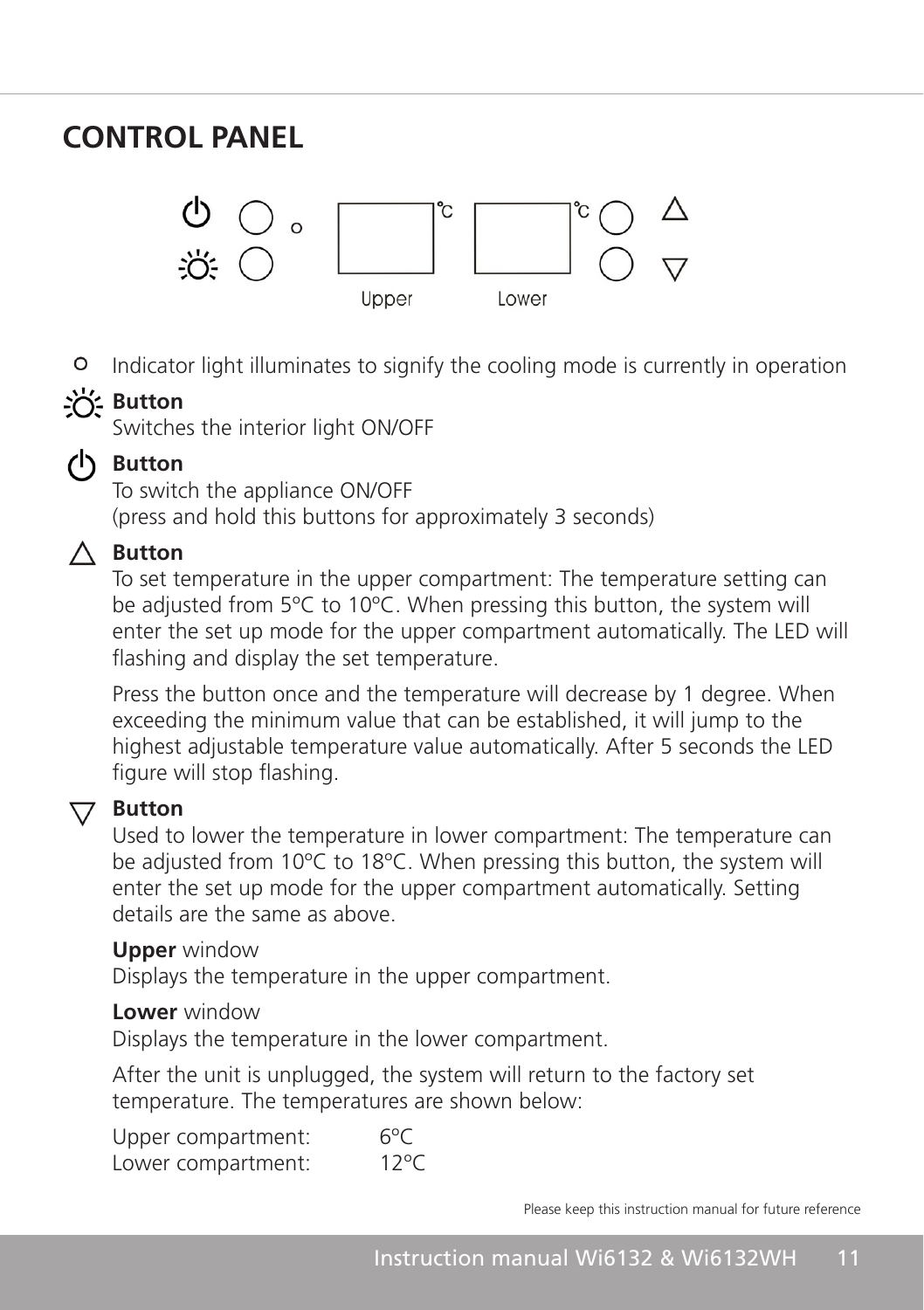### **Internal light**

In order to reduce energy consumption, the LED light within this wine cabinet will automatically switch off after 10 minutes. If you would prefer the LED light to remain on continuously, this is possible. Please press and hold the "LIGHT" button for 5 seconds, the display will show "LP". After 4 seconds the display will revert back to normal and the light will remain on until manually switched off.

If you would like to revert back and conserve energy (recommended), press and hold the "LIGHT" button for 5 seconds, the display will show "LF". After 4 seconds the display will revert back to normal, and the light will automatically switch off after 10 minutes. positive. Please press and hold the seconds, the display will show "LP". After 4 second

#### **USING THE SHELVES** will show the display will show the display will show the display will revert back to display will revert back to display will revert back to display will revert back to display will revert back to disp normal, and the light will automatically switch off after 10 minutes.

To prevent damaging the door gasket, make sure to have the door opened fully when pulling shelves out of the rail compartment. **Using the shelves** 

For easy access to the storage content, you must pull the shelves approximately 1/3 out of the rail compartment, however this unit was designed with a notch on each For extraction the semperature, noticely and can the storaging a matter and content, you cannot compartment than the prevent bottles from railing.

### **Removing or installing shelves Removing or installing shelves**

To install or remove a shelf, tilt the shelf as per the diagram and simply pull out, or push in the shelf until it sits on the support brackets securely. the shelf until it sits on the support brackets securely. It sits on the support brackets securely. It sits on

Visit our Caple website to view a 'How to video' on this. **www.caple.co.uk** • Visit our Caple website to view a 'How to video' on this. www.caple.co.uk

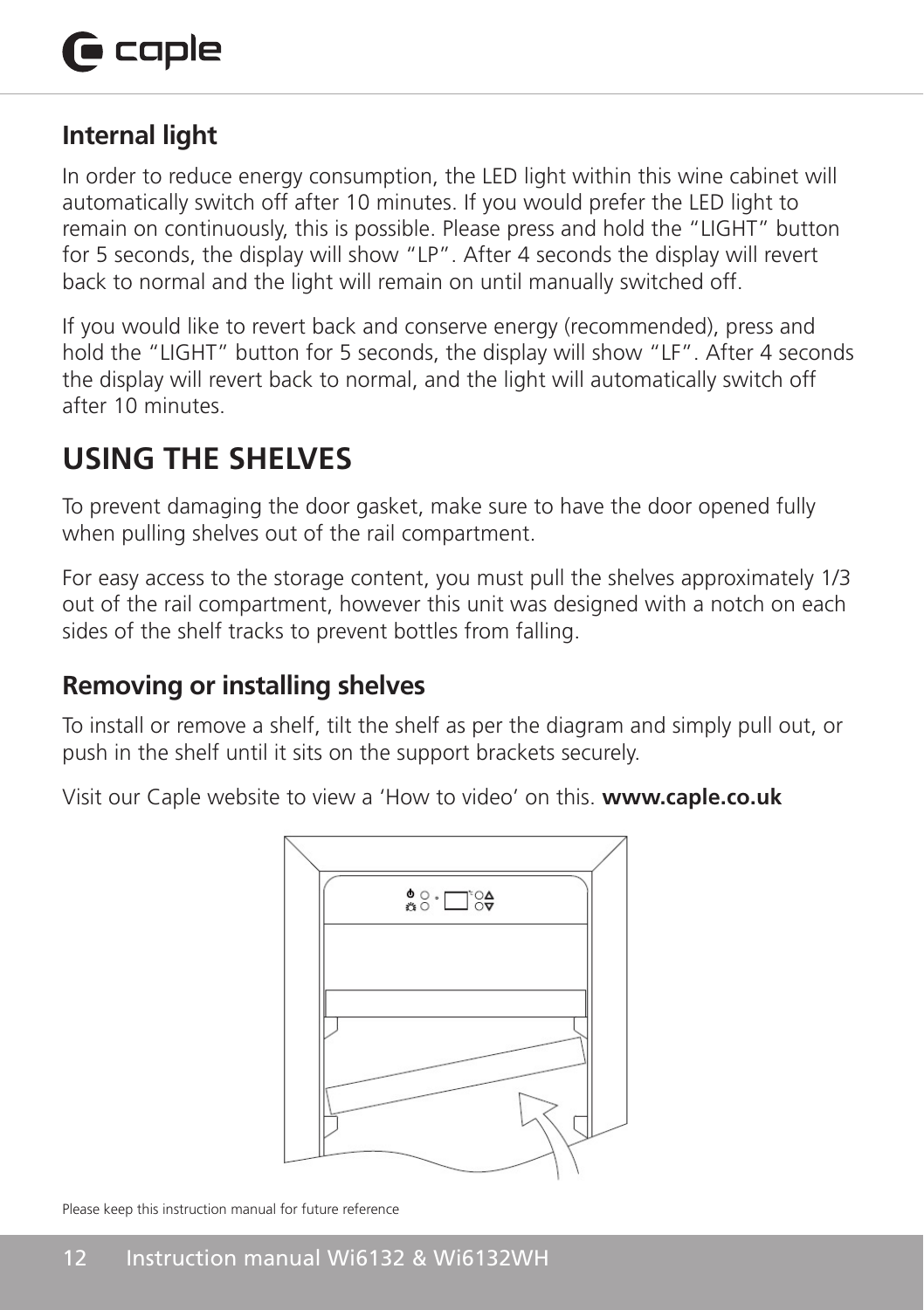# **HOW TO CHANGE THE DOOR OPENING**

This appliance has reversible doors but is delivered with a right hinged door. The left hand hinge kit comes with the unit (in the box), should you wish to reverse the hinge on your unit follow the directions below: 10. Door limit device 11. Screw 12. Plug 12. Plug 12. Plug 12. Plug 12. Plug 12. Plug 12. Plug 12. Plug 12. Plug

hinge kit comes with the unit (in the box), should you wish to reverse the hinge on your unit



- 1. Open the door to 90 degrees, take out 2 screws (2) from lower door  $\sim$  (3), remove the door (3), remove the door (4), remove the door (4), remove the door (4), remove the door (4), remove the door (4), remove the door 1. Open the door to 90 degrees, take out 2 screws (2) from lower door axis (3), remove the door (4), then pull out the door and door axis (Fig. A).
- 2. Put the door down safely and take out the plug (12) from top of door frame, unscrew 1 screw (11) at bottom and remove the door limit device (10), then install the door limit device (10) at top of door frame, please use spare plug (12)  $\frac{1}{2}$  scale and  $\frac{1}{2}$  screws. ( $\frac{1}{2}$ to block the hole at top of door frame. (Fig. A/B)
- $\overline{6}$ . The out 2 bings crows (6) from top bings (right) (5) and remove it (Fig. G) 3. Take out 3 hinge screws (6) from top hinge (right) (5) and remove it. (Fig. C)
- 4. Remove decorative nail (8) from left top of cabinet and install spare top hinge (Left) (7) at left top of cabinet with 3 screws. (Fig. D)
	- 5.According above procedure, install spare lower hinge (left) (9). (Fig. E)
	- 6. The door revolves 180 degrees, install the door with same way it was removed and fix it with door aligned.
	- 7. Block the hole at right top of cabinet with spare decorative plugs (8).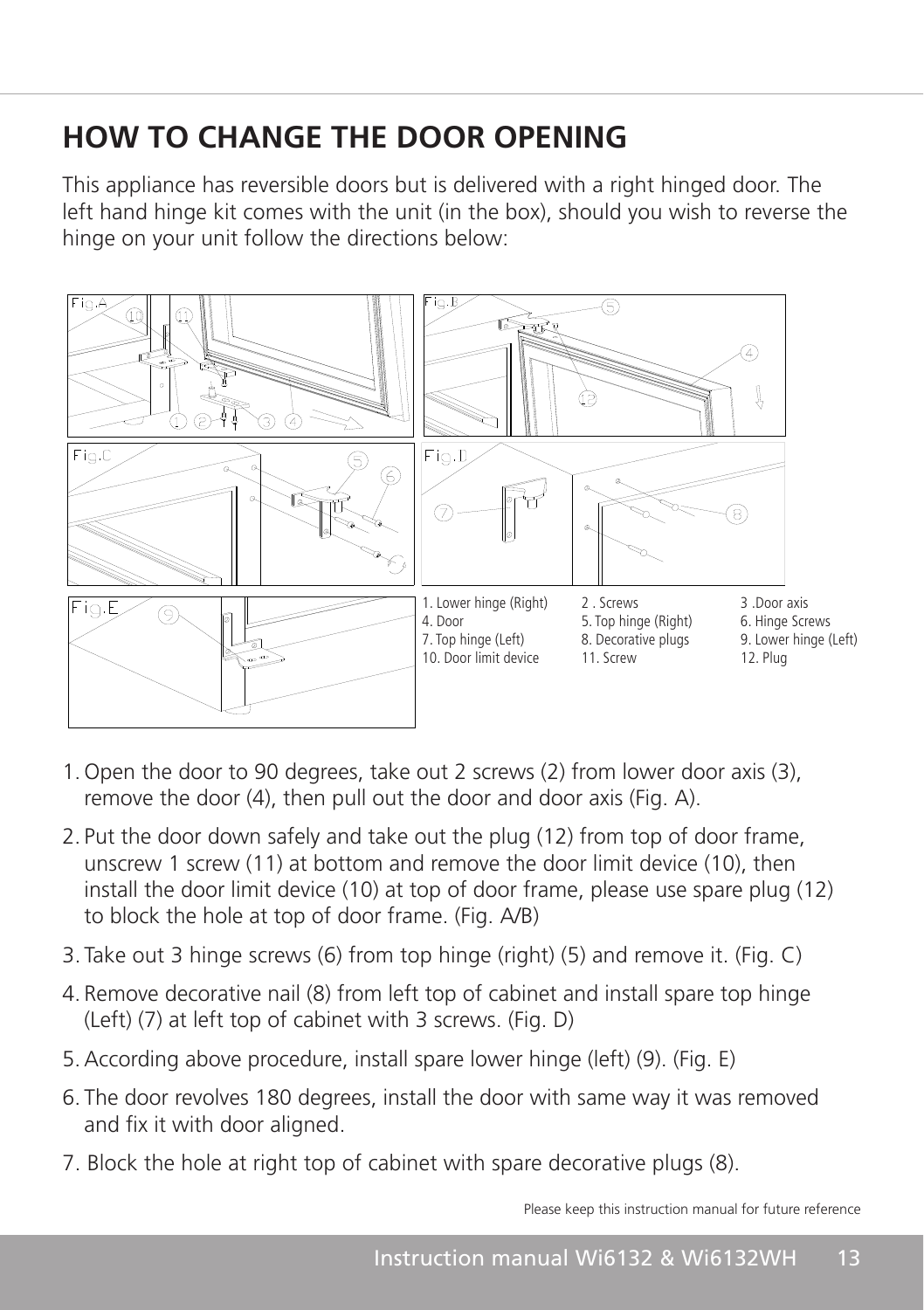## **INSTALLING THE BAR HANDLE**

Remove the door gasket on the drilling holes side to install the handle. Once the gasket has been removed, screw the handle into place. (see below drawing).



Once the handle is fixed, replace the gasket by pushing back into place. Once the handle is fixed, replace the gasket by pushing back into place.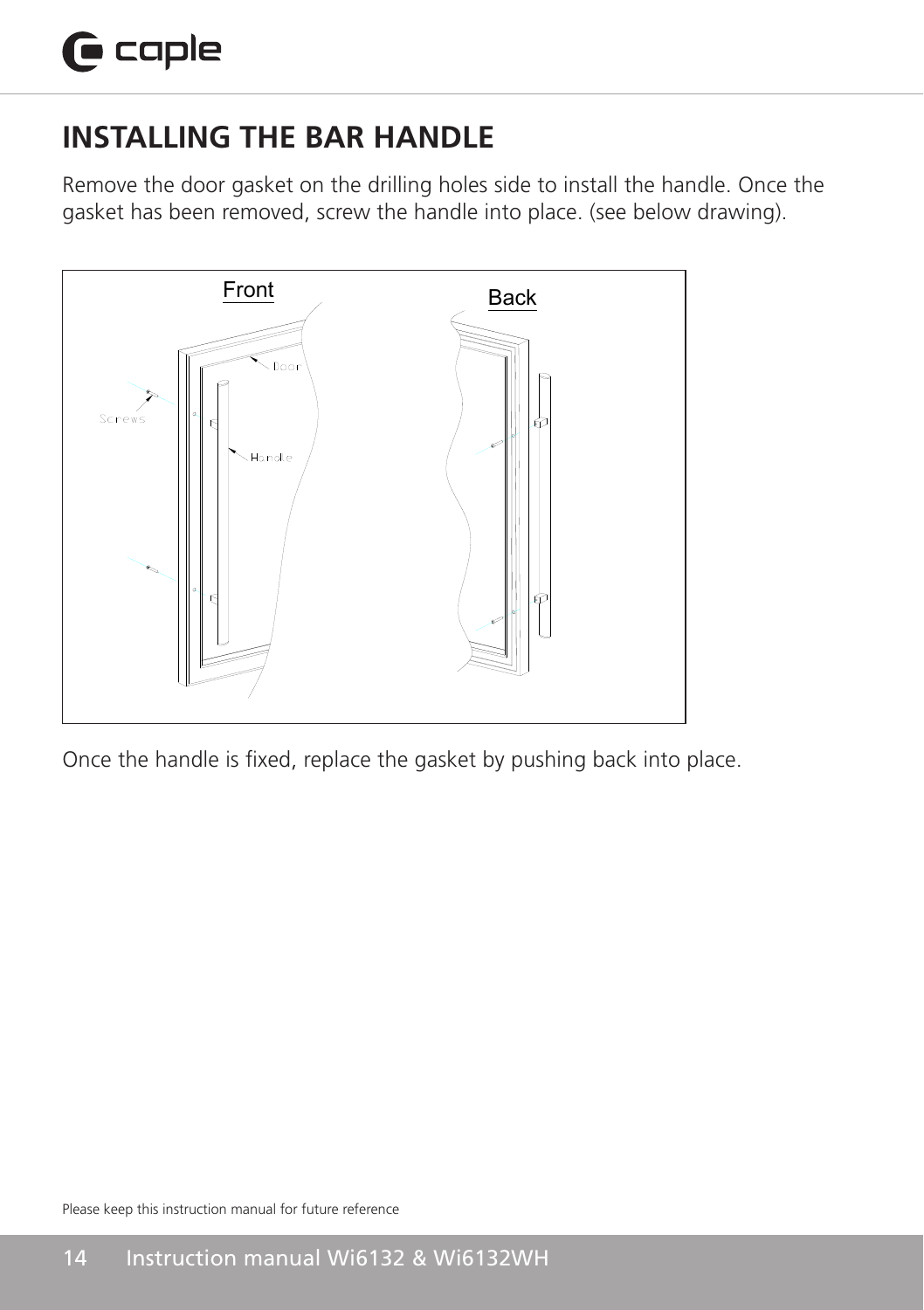### **FITTING A KITCHEN PLINTH**

This model is recessed to fit a kitchen plinth. A H55mm vent slot is required in the plinth to ensure air is able to ventilate correctly. See diagram below. Failure to include this vent slot will invalidate the guarantee. The appliance comes included with a decorative plinth grille which slots onto the kitchen plinth.

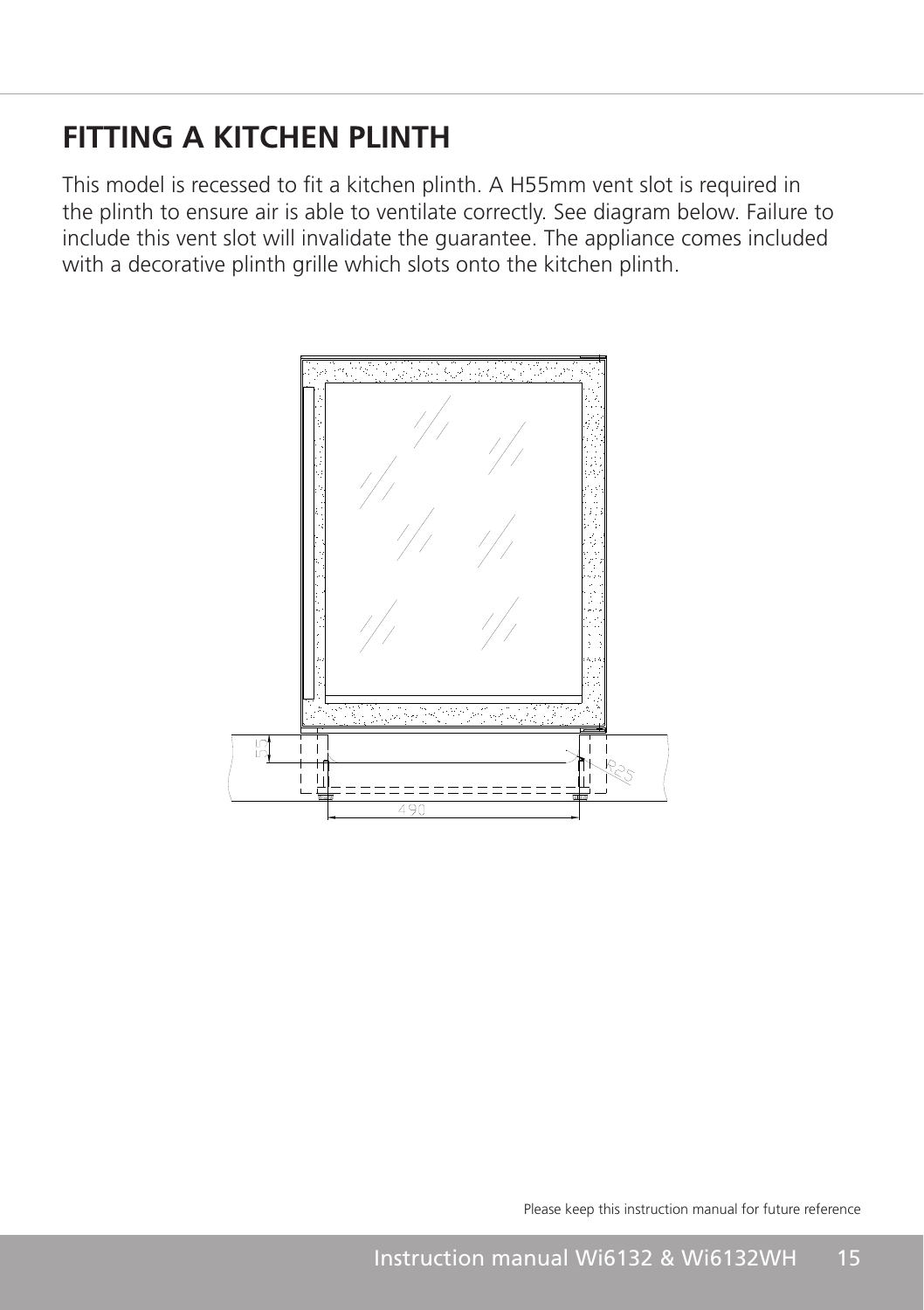## **INSTALLATION DIMENSIONS INSTALLATION DIMENSIONS**



Please keep this instruction manual for future reference

open the door, adjust the fixing bracket (a)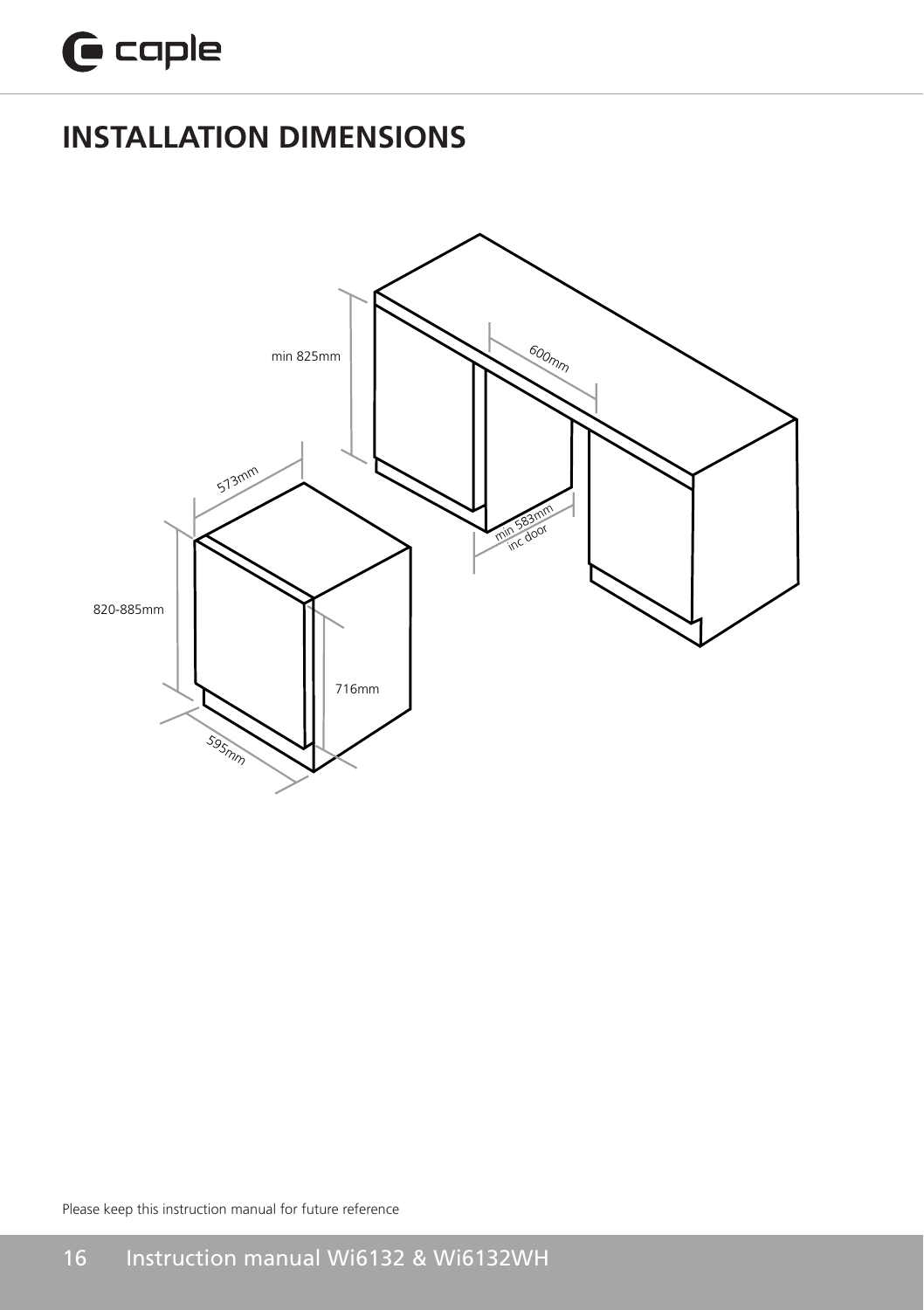### **FIXING THE TOP FIXING BRACKET**



After installing the wine cabinet, please open the door, adjust the fixing bracket (a) and fix this in position with three screws (c) using a screwdriver (d) into the work surface.

- a) Top fixing bracket a hesself is required in the plinth to ensure in the plinth to ensure the plinth to ensure the plinth to ensure the plinth to ensure the plinth to ensure the plinth to ensure the plinth to ensure the air is primar below. See diagram below. Failure to include the include this vent slot will invalid the third in
- $\frac{1}{2}$  applicantee. The application comes included with a decorative plint grid with slots on the kitchen slots on the kitchen slots on the kitchen slots on the kitchen slots on the kitchen slots on the kitchen slots o b) Work surface
	- c) Screw
	- d) Screwdriver

This bracket will keep the product secure and help prevent it moving when in use.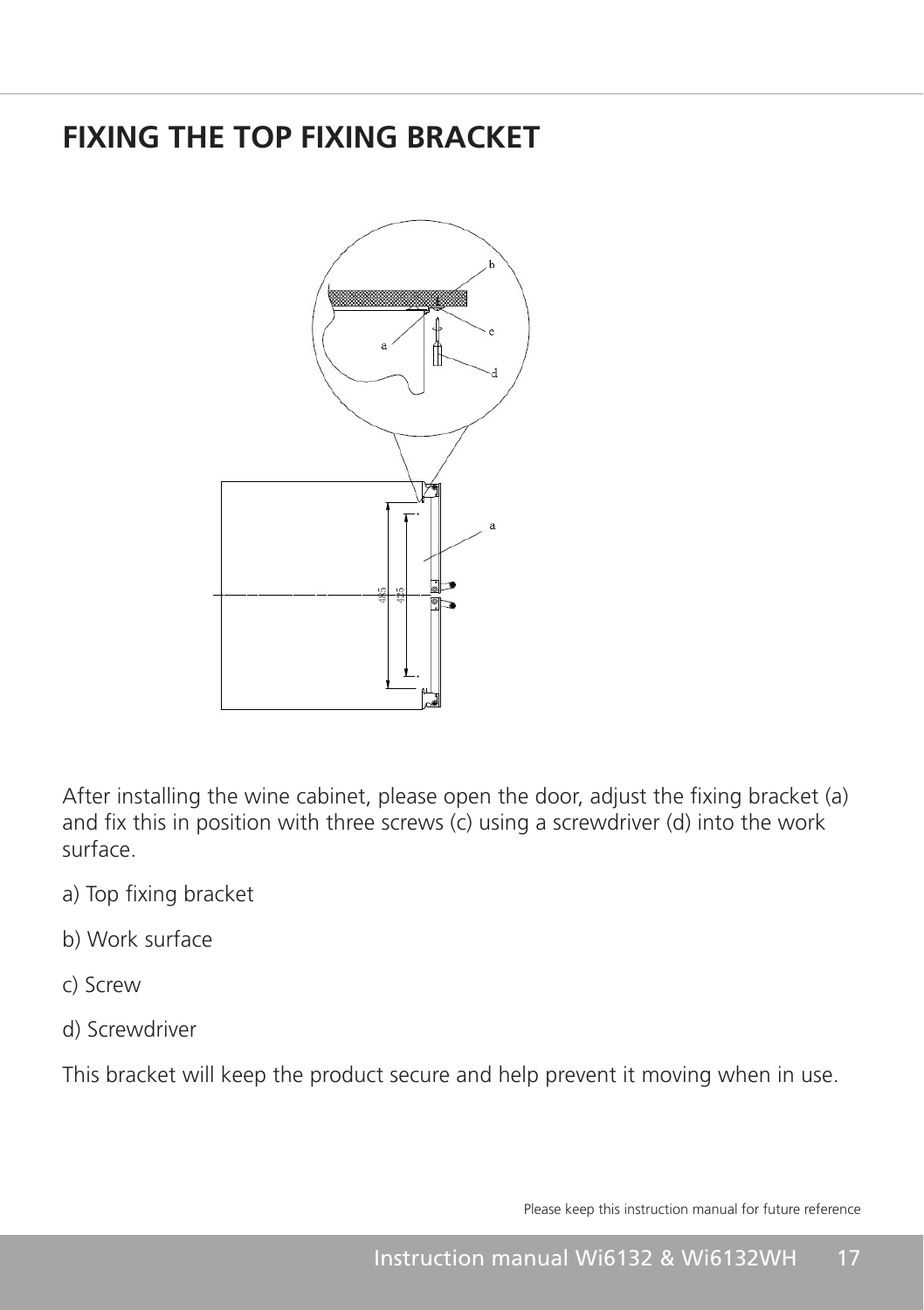#### **USING THE FOOT SLIDERS Using the foot sliders**  USING THE FOOT SLIDERS **820MM**

If you want to adjust the height over 820mm, please install the product using the foot sliders provided. These are provided to help prevent the feet catching on the floor shaces promated. These are promated to help prevent the rect carently on the floor when sliding the appliance into the aperture. Place the back foot in the Ince hoor when shang the apphance into the aperture. There the back foot in the location marked 'Front'. Once fitted to both sides of the wine cabinet the appliance can be gently positioned into the aperture, taking care not to place excess pressure on the feet when locating the cabinet.  $w$  and the front foot in the location marked "Front".  $\hspace{0.1mm}$ positioned into the aperture, taking care not to place excess pressure on the feet when locating the cabinet.

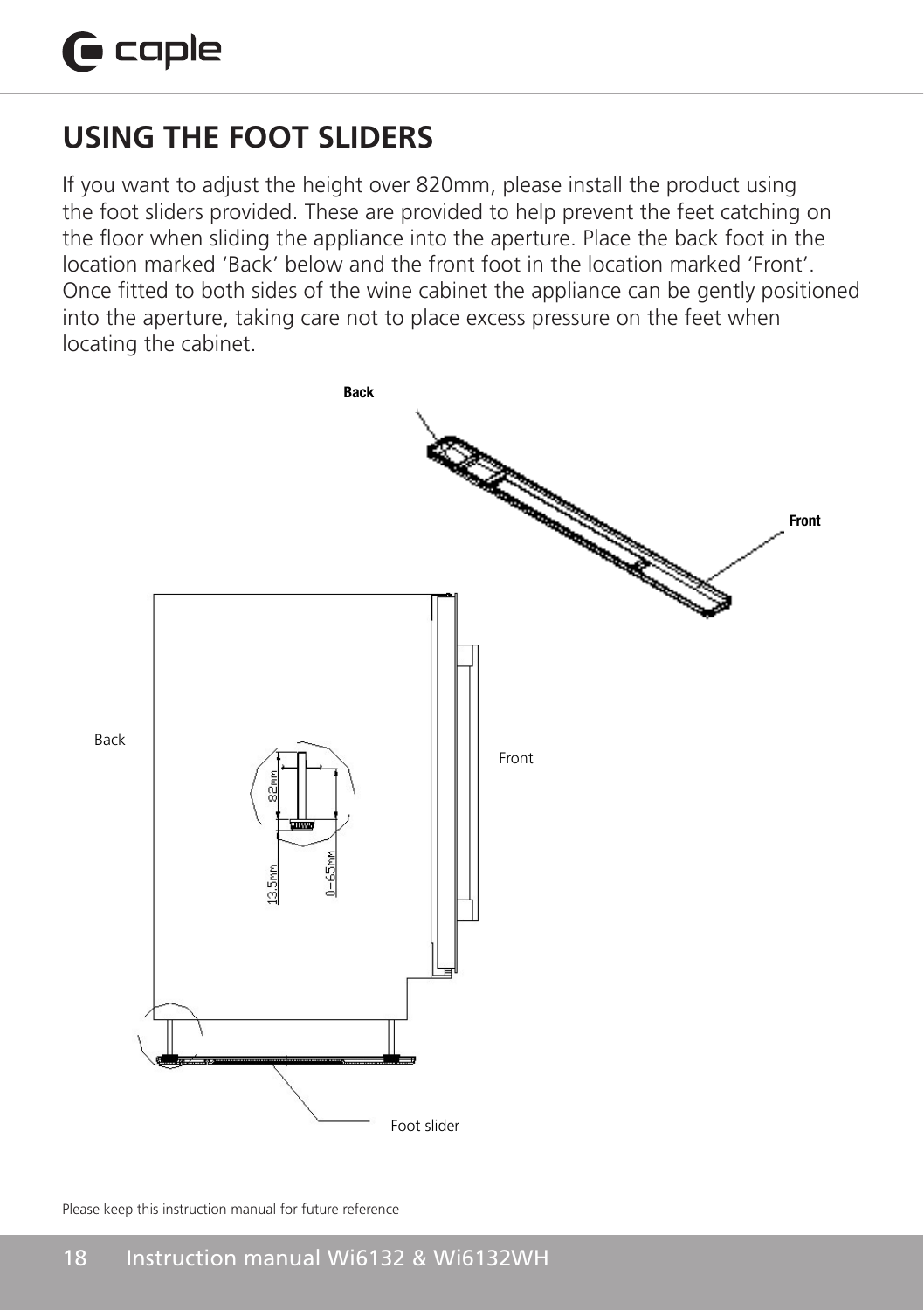## **CARE AND MAINTENANCE**

### Cleaning your wine cabinet

- Turn off the power, unplug the appliance, and remove all items including shelves and rack.
- Wash the inside surfaces with a warm water and baking soda solution. The solution should be about 2 tablespoons of baking soda to 2 pints of water.
- Wash the shelves with a mild detergent solution.
- Wring excess water out of the sponge or cloth when cleaning the area of the controls, or any electrical parts.
- Wash the outside cabinet with warm water and mild liquid detergent. Rinse well and wipe dry with a clean soft cloth.

### **NOTE**

Please take care when cleaning the plinth grille as this may contain sharp edges.

### Power failure

- Most power failures are corrected within a few hours and should not affect the temperature of your appliance if you minimise the number of times the door is opened. If the power is going to be off for a longer period of time, you need to take the proper steps to protect your contents.

### Holidays

- Short holidays: Leave the wine cabinet operating during holidays of less than three weeks.
- Long holidays: If the appliance will not be used for several months, remove all items and turn off the appliance. Clean and dry the interior thoroughly. To prevent odour and mould growth, leave the door open slightly (blocking it open if necessary).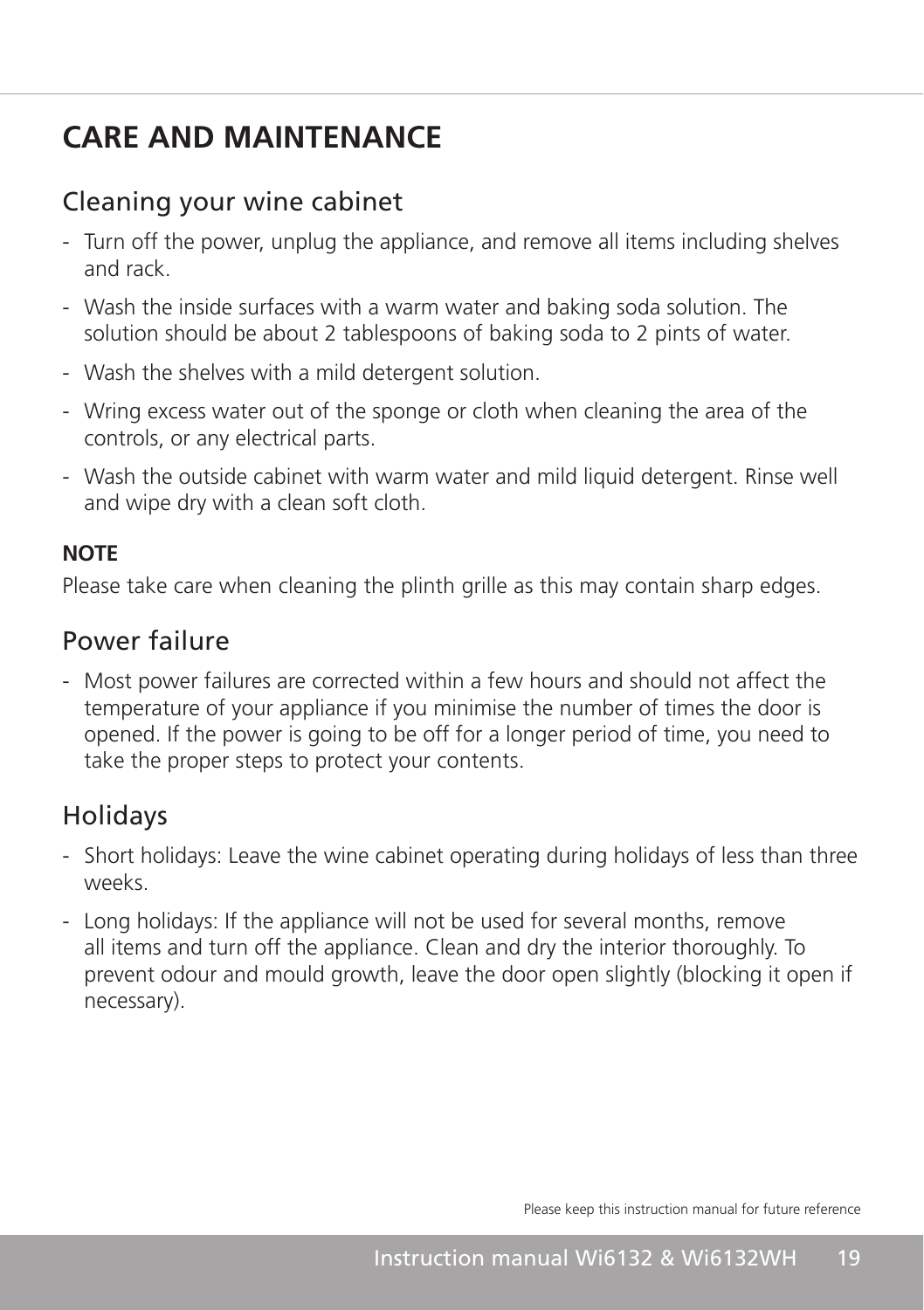### Moving your wine cabinet

- Remove all items
- Securely tape down all loose items (shelves) inside your appliance.
- Wind the adjustable legs up to the base to avoid damage.
- Tape the door shut.
- Be sure the appliance stays secure in the upright position during transportation. Also protect outside of appliance with a blanket, or similar item.

### Energy saving tips

- The wine cabinet should be located in the coolest area of the room, away from heat producing appliances, and out of the direct sunlight.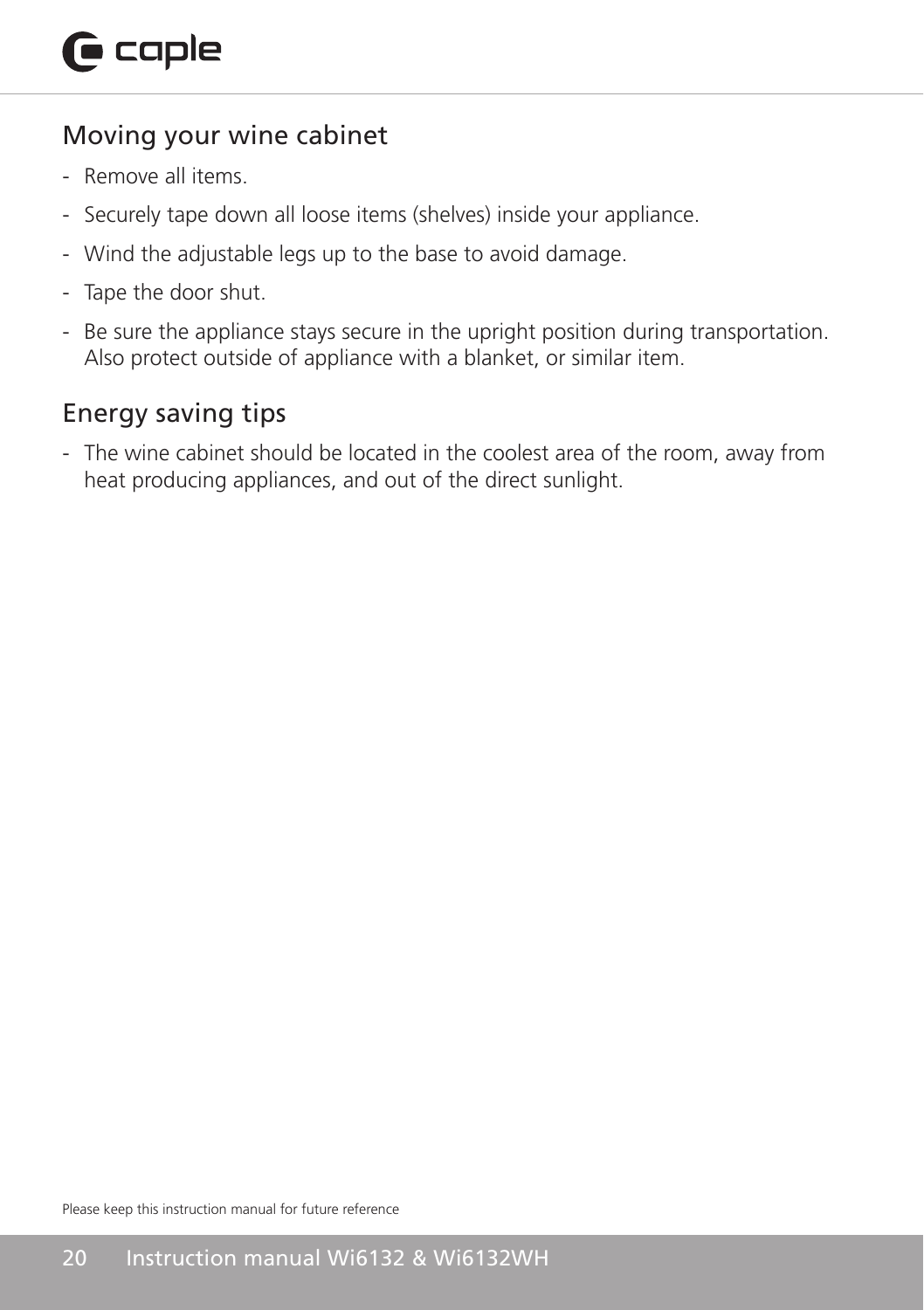## **PROBLEMS WITH YOUR WINE CABINET**

You can solve many common wine cabinet problems easily, saving you the cost of a possible service call. Try the suggestions below to see if you can solve the problem before calling **Caple Service**.

| Problem                                              | Possible Cause                                                                                                                                                                                                                                                                                                                                 |
|------------------------------------------------------|------------------------------------------------------------------------------------------------------------------------------------------------------------------------------------------------------------------------------------------------------------------------------------------------------------------------------------------------|
| The wine cabinet<br>does not operate                 | Not plugged in.<br>The appliance is turned off.<br>The circuit breaker tripped or a blown fuse.                                                                                                                                                                                                                                                |
| The wine cabinet is<br>not cold enough               | Check the temperature control setting.<br>External environment may require a higher setting.<br>The door is opened too often.<br>The door is not closed completely.<br>The door gasket does not seal properly.                                                                                                                                 |
| The compressor<br>turns on and off<br>frequently     | The room temperature is hotter than normal.<br>A large amount of contents has been added to the wine cabinet.<br>The door is opened too often.<br>The door is not closed completely.<br>The temperature control is not set correctly.<br>The door gasket does not seal properly.                                                               |
| The light does not<br>work                           | The circuit breaker tripped or a blown fuse.<br>The bulb has burned out.<br>The light button is "OFF".                                                                                                                                                                                                                                         |
| Vibrations                                           | Check that the appliance is level and installed on a flat, even surface.                                                                                                                                                                                                                                                                       |
| The wine cabinet<br>seems to make too<br>much noise. | The rattling noise may come from the flow of the refrigerant, which is<br>normal.<br>As each cycle ends, you may hear gurgling sounds caused by the flow of<br>refrigerant in your wine cabinet.<br>Contraction and expansion of the inside walls may cause popping and<br>crackling noises, this is normal.<br>The wine cabinet is not level. |
| The door will not<br>close properly                  | The wine cabinet is not level.<br>The door was reversed and not correctly installed.<br>The gasket is dirty.<br>The shelves are out of position.                                                                                                                                                                                               |

## **TROUBLESHOOTING GUIDE**

If the above table has not solved the problem please contact Caple Service by phone on **0119 938 7420** or by email **service@caple.co.uk**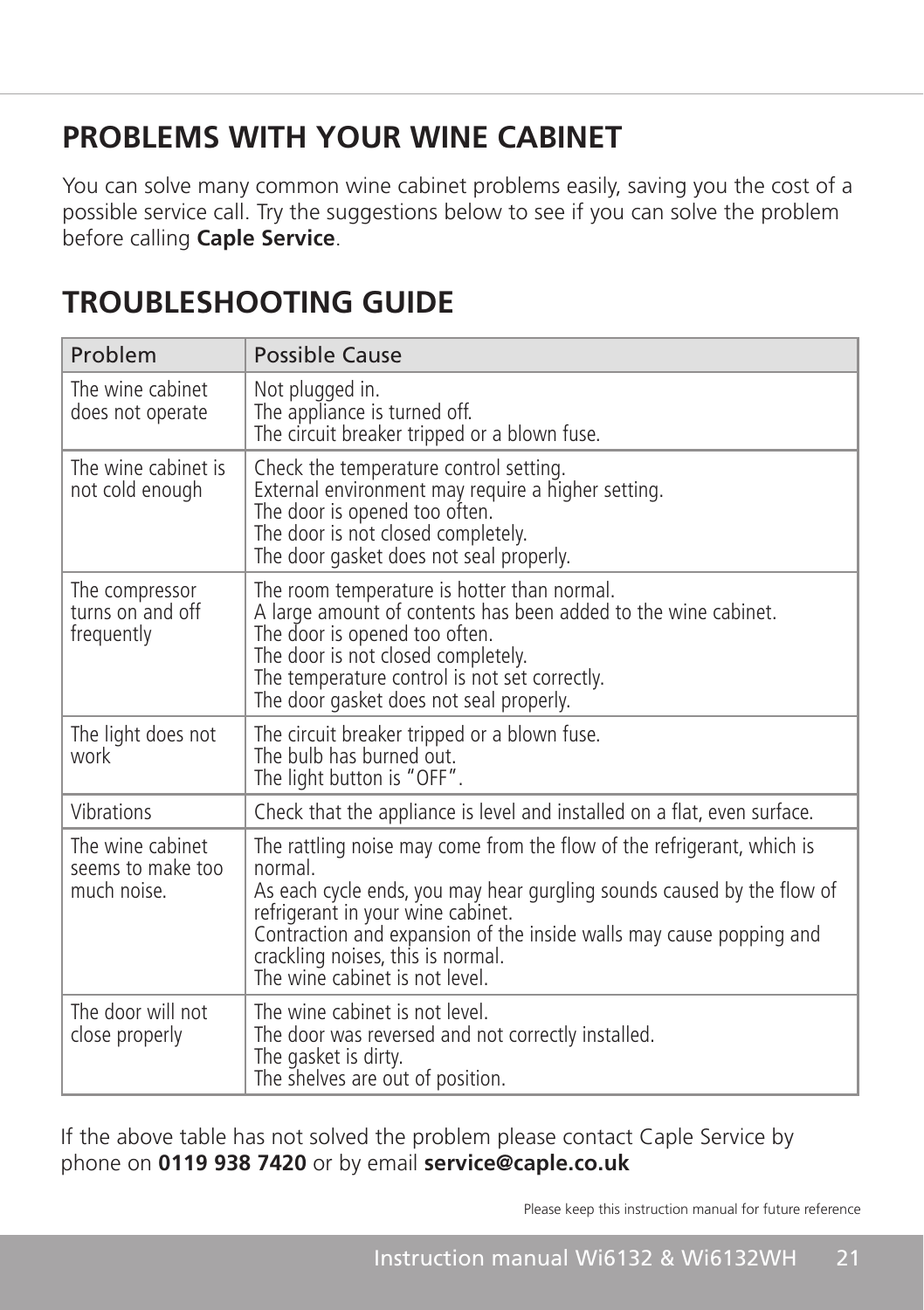### **DEFROSTING/CONDENSATION**

Your wine cabinet is designed with an "Auto-cycle" defrost system. When the RUN cycle is OFF, the refrigerated surface of the wine cabinet (interior rear wall) defrosts automatically. The defrosted water is channelled into a drain pan which is located at the back of the cabinet next to the compressor from where it evaporates.

## **HUMIDITY SYSTEM**

The wine cabinet is equipped with a system for maintaining the correct level of humidity. If humidity is too low, insert the small plastic reservoir on to the top shelf. Fill this reservoir 3/4 full with water. Check the water level occasionally and refill as necessary.

| Recommended storage temperatures                                                                              |                |
|---------------------------------------------------------------------------------------------------------------|----------------|
| For storing ALL TYPES OF WINES                                                                                | 12°C to 14°C   |
| Recommended drinking temperatures                                                                             |                |
| Champagne NV, Sparkling                                                                                       | 6°C            |
| Champagne Vintage                                                                                             | $10^{\circ}$ C |
| Dry White Semillon, Sauvignon Blanc                                                                           | $8^{\circ}$ C  |
| Dry White Gewürztraminer, Riesling                                                                            | $10^{\circ}$ C |
| Dry White Chardonnay                                                                                          | $10^{\circ}$ C |
| Vintage Chardonnay 1                                                                                          | $4^{\circ}$ C  |
| Sweet White Sauternes Monbazillac, Late Harvest ice wine                                                      | $10^{\circ}$ C |
| Sweet whites vintage Sauternes                                                                                | $14^{\circ}$ C |
| <b>Beaujolais</b>                                                                                             | $13^{\circ}$ C |
| Red Pinot Noir                                                                                                | $16^{\circ}$ C |
| Vintage Pinot Noir red                                                                                        | $18^{\circ}$ C |
| Red Cabernet, Merlot, French, Australian, New Zealand, Chilean,<br>Argentinean, Italian, Spanish, Californian | $18^{\circ}$ C |
| Red Grenache, Syrah                                                                                           | $16^{\circ}$ C |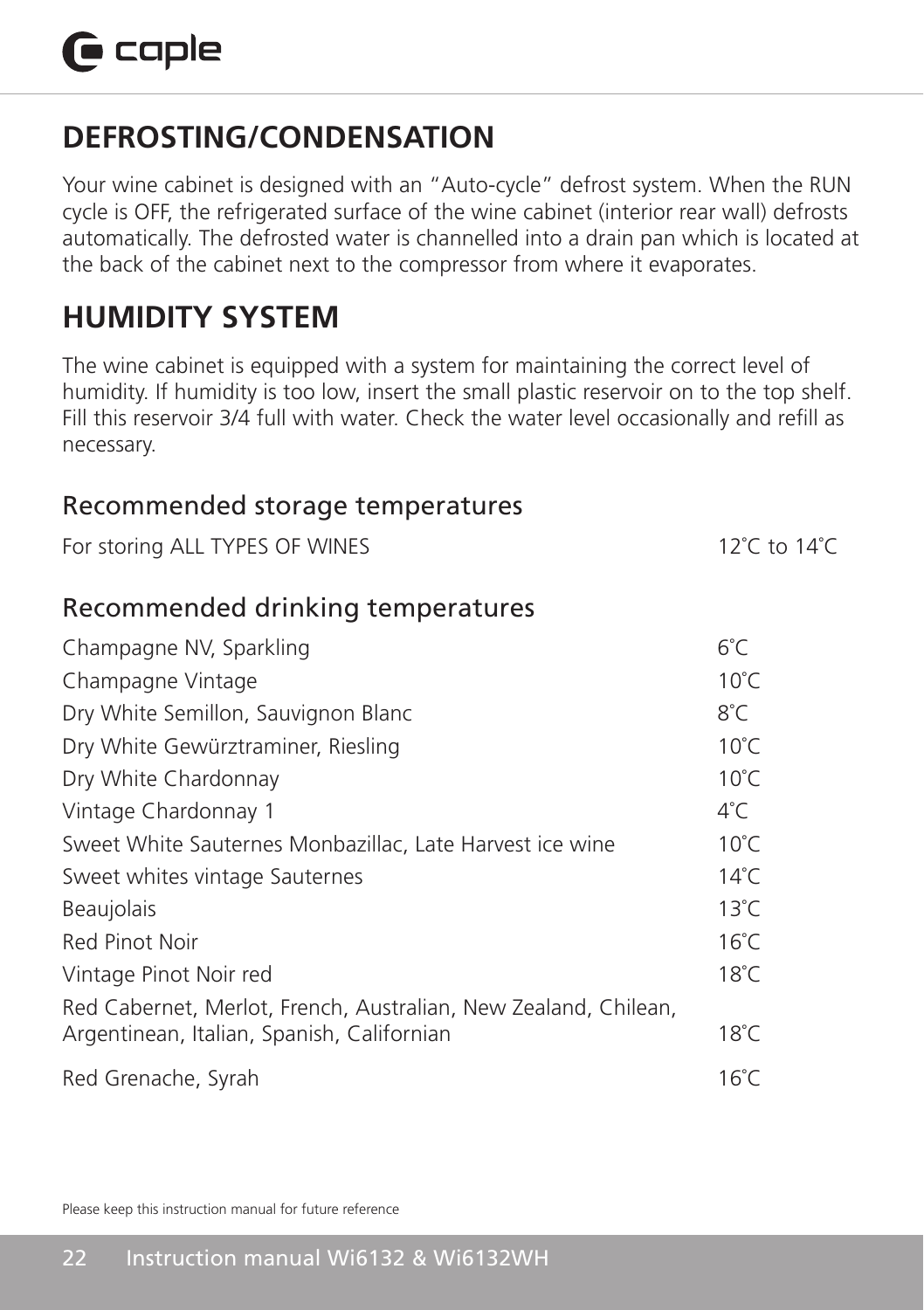## **TECHNICAL DATA**

| Model                                              | <b>Brand: CAPLE</b><br>Reference: Wi6132 & Wi6132WH<br>Category of household refrigerating appliance :2                                                                                                    |
|----------------------------------------------------|------------------------------------------------------------------------------------------------------------------------------------------------------------------------------------------------------------|
| Supply                                             | 220-240V~50Hz                                                                                                                                                                                              |
| Dimension (WxDxH cm)                               | 59.5 x 57 x 82cm                                                                                                                                                                                           |
| Weight (kg)                                        | 52kg                                                                                                                                                                                                       |
| Energy efficiency class                            | R                                                                                                                                                                                                          |
| Annual Energy<br>Consumption (AEC)                 | 198 kWh of energy per annum calculated on the basis of the<br>result obtained for 24h in standard test consumption. The<br>actual energy consumption will depend on use and the location<br>of the device. |
| Useful volume of the<br>compartments (I)           | 134L                                                                                                                                                                                                       |
| Defrosting                                         | Automatic defrost                                                                                                                                                                                          |
| Climate class                                      | Climate class: N<br>This unit is designed to be used at an ambient temperature<br>between 16 $\degree$ C (the lowest temperature) and 32 $\degree$ C(the highest)                                          |
| Acoustic emissions in the<br>air in dB (A) re 1 pW | 43dB                                                                                                                                                                                                       |
| Type installation                                  | Free standing or/and built-in                                                                                                                                                                              |